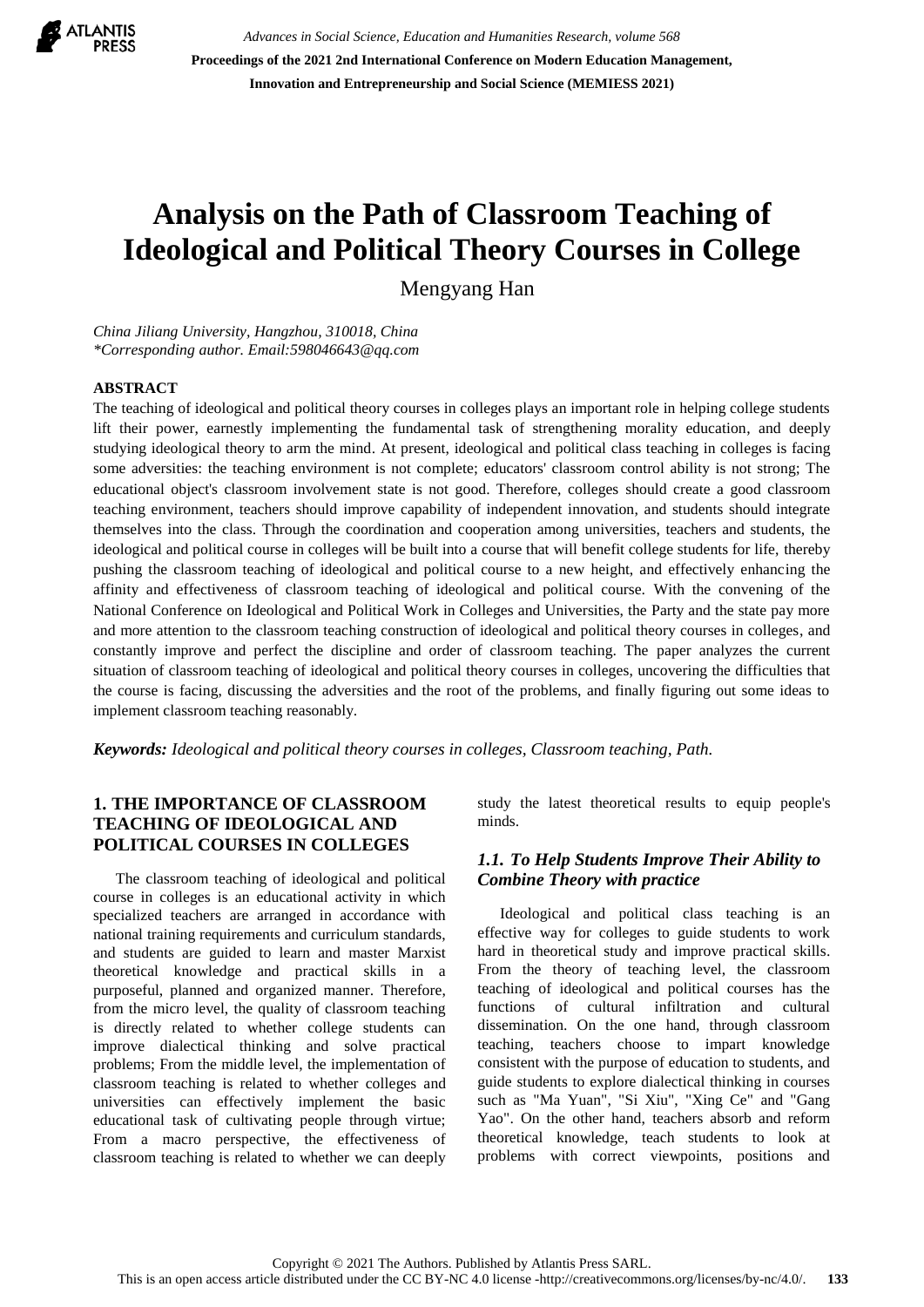methods, carry forward healthy and progressive socialist ideas, solve problems existing in students' ideological concepts, and help students improve their dialectical thinking ability; From the practical teaching point of view, the classroom teaching can standardize students' behavior and stimulate their practical ability. Teachers transform external social norms into students' inner consciousness in classroom teaching, and externalize students' consciousness into actions through practical activities. In addition, teacher should also guide the student to launch a wide range of social investigation, cultivate the student's consciousness of the problem, teach the student to analyze the reasons for the existence of the problem, grasp the essence through the phenomenon, focus on solving the actual problem.

# *1.2. To Effectively Protect Colleges to Carry out the Fundamental Task of Strengthen Morality Education*

"Moral cultivation is the foundation of colleges and the fundamental task of ideological and political work" [1], therefore, classroom teaching is the crucial link to implement the task of "strengthen morality education". First of all, the classroom teaching of ideological and political courses answers the question of "who to train" in colleges. Colleges promote students' integrated development through classroom teaching of ideological and political courses, and educate students to care about the international development situation, recognize China's actual conditions, correctly understand the mission of the age with a broad world vision, motivate students devoted to the construction of the Chinese dream and take on the responsibility of national rejuvenation. Secondly, the classroom teaching answers the question of "how to train people" in colleges. The classroom teaching actively organizes practical activities through innovative teaching method and the power of new media technology, attracting students to integrate into teaching activitie and promoting students' development in practice. Finally, the classroom teaching answers the question of "for whom to train people". From the social goal of ideological and political education, the classroom teaching of ideological and political course serves the great cause of the party and the country, and cultivates new people who love the party, love their country, stand firm, have a solid theory and have the courage to contribute for the construction of socialism with Chinese characteristics.

### *1.3. Study Theory in Depth and Arm the Mind with Advanced Ideas*

The classroom teaching of ideological and political courses in colleges always "play to maintain social stability, promoting the development of social and political action"[2]. Through teachers' teaching, students armed themselves with Xi Jinping Thought on Socialism with Chinese Characteristics for a New Era, grasp political awareness and standardize political behavior. Fundamentally speaking, proletarian political parties need to adjust the spiritual world of young students through systematic classroom teaching of ideological and political courses, guide students' thoughts and behaviors with positive public opinion, stimulate students' spiritual motivation, strengthen the correct political direction, and realize young students' recognition of political roles. At present, the ideological and political course integrates the latest theoretical achievements into classroom teaching, which not only conforms to the requirements of socialist development, but also meets the needs of young students' integrated development, so that students can reach an agreement in ideological and political affairs, firmly follow the party, and move forward towards the situation of national unity and social stability. However, the special value of classroom teaching of ideological and political course is irreplaceable and incomparable to other courses.

## **2. THE ACTUAL ADVERSITY OF CLASSROOM TEACHING OF IDEOLOGICAL AND POLITICAL THEORY COURSES IN COLLEGES**

To improve the present situation of classroom teaching of ideological and political course, we should study all aspects of classroom teaching process, find out the main problems and solve them, so as to promote the steady development of classroom teaching. The teaching environment, the educator and the object of education, as the three essential elements, play an important role in ensuring the steady operation of the classroom teaching. However, there are different problems among teaching environment, educators and educational objects in the course of ideological and political teaching in colleges in China, which makes the teaching effect of ideological and political courses fail to be significantly improved.

# *2.1. Classroom Teaching Environment is not Perfect*

With the development of information technology and Internet media, colleges actively explore the function of "network education", and combine the advantages of Web-based instruction and classroom teaching to blazing new trails. Although this "double-line teaching" [3] mode breaks the space-time boundary of the traditional classroom, it also brings severe unprecedented new challenges to the construction of classroom teaching environment. First of all, online ideological and political classroom teaching is vulnerable to the impact of negative information on the Internet, which often confuses students' value judgment and has a negative impact on the effectiveness of classroom teaching. Apart from this, because the boundaries of teaching space are broken, teachers can't accurately confirm students' actual learning progress and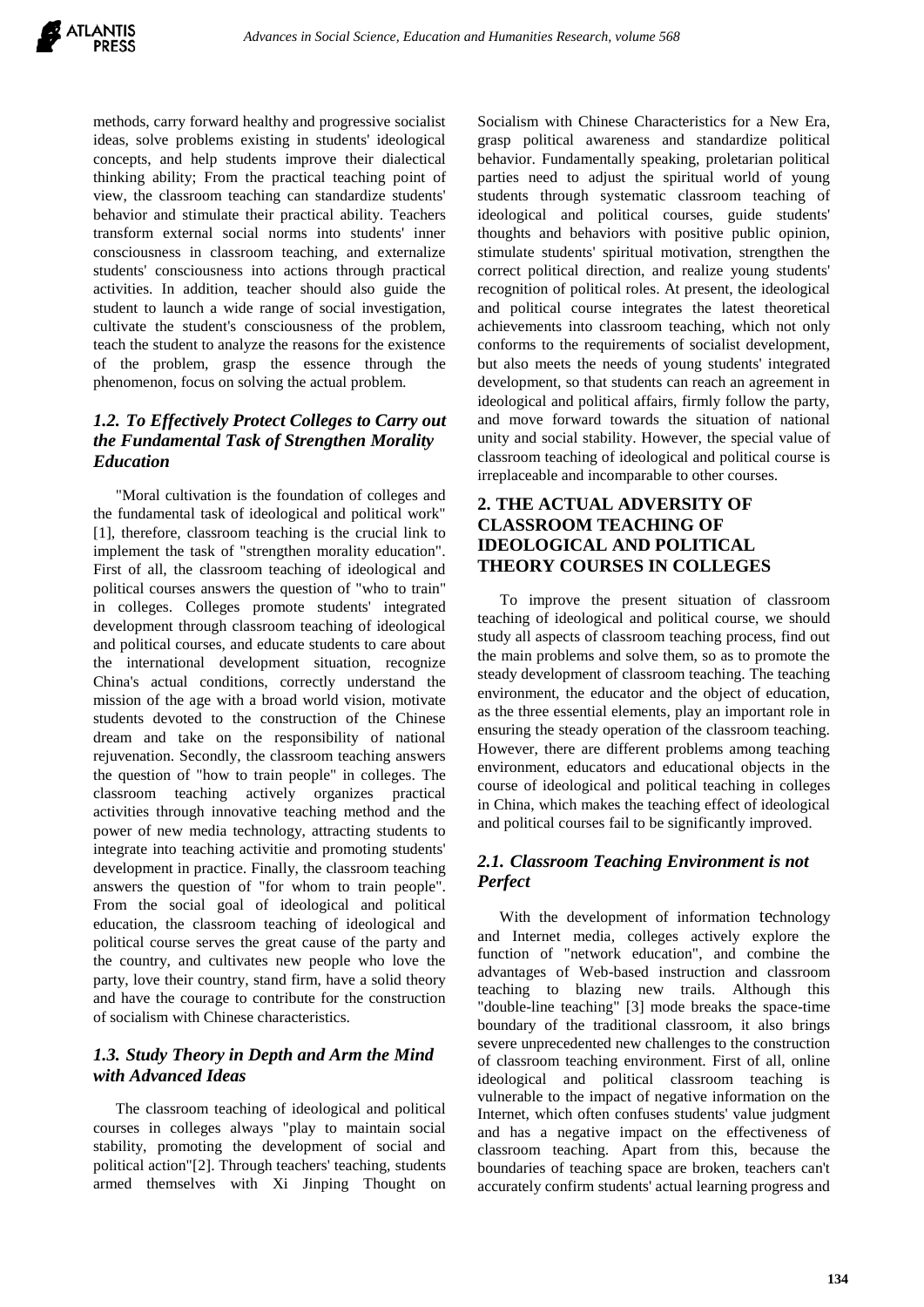learning effect, and can't give students timely guidance. Secondly, because the offline classroom teaching adopts the teaching method of large class, students from different classes and majors are concentrated in the same classroom for teaching, and the available teaching methods are limited, which makes it difficult to guide and educate students effectively, and lacks the interactivity and interest of classroom teaching. Finally, offline ideological and political practice courses lack a long-term formal teaching place, and often units and institutions refuse the observation and investigation activities of social practice teaching, and some practice courses have poor teaching environment, which makes it impossible to carry out practical teaching at all. Due to the imperfection of the classroom teaching environment, it is difficult for the Web-based instruction to connect with the classroom teaching content, which deviates from the original intention of "double-line teaching" and makes the teaching results unsatisfactory.

## *2.2. Educators' Classroom Control Ability is not Strong*

Ideological and political courses are characterized by wide contents and fast changes, which requires teachers to cover a wide enough range of contents, which increases the difficulty of teachers' teaching virtually. In addition, most ideological and political teachers still use traditional teaching concepts, boring teaching contents and backward teaching methods in actual classroom teaching, which makes classroom teaching fail to achieve ideal results. From the perspective of teaching subject, individual teachers still adopt traditional teaching ideas, instill theoretical knowledge in students with obscure technical terms, ignore the students' main role, and keep zero communication and interaction distance with students all the time, so the classroom atmosphere is boring. From the perspective of teaching content, some teachers rely too much on teaching materials, do not pay attention to students' actual needs, and are out of touch with students' reality. In addition, some teachers don't pay attention to the exploitation and utilization of instructional resource, which opens the distance between theory and reality, and only makes students feel big and empty, unwilling to go deep into theoretical study. From the perspective of teaching methods, teachers adopt a single teaching method in classroom teaching, which neither interacts with students positively nor teaches according to the student's ability, thus reducing students' attention to classroom teaching.

# *2.3. The Education Object's Classroom Input State is not Good*

Because ideological and political courses have strong political and theoretical characteristics, it is difficult for students to learn and grasp the relevant theoretical knowledge thoroughly in classroom teaching. On the one hand, students often play the role of passive learning in classroom teaching, preconceived that the learning content is difficult to understand, and there is almost no communication and interaction between students and teachers. Some students will feel that the teaching content has little to do with their real life, so there is no need to study it in depth; Some students think that the teaching content and their major is not appropriate, learning enthusiasm is not high; Some students think that the ideological and political course is a public course, so they don't need to be as serious as professional courses and have less professional identity. On the other hand, the collective teaching form of class teaching system makes it impossible for teachers to consider the actual needs of every student in all directions, and it is also difficult to know the learning degree of students in due course, and it is impossible to carry out targeted teaching according to the specific situation of students. Combined with boring teaching content and single teaching method, students will unilaterally think that the essence of classroom teaching is simple theoretical preaching, which weakens students' participation in class and makes them unwilling to take the initiative to participate in class.

# **3. SOLUTIONS TO CLASSROOM TEACHING OF IDEOLOGICAL AND POLITICAL THEORY COURSES IN COLLEGES**

In the face of the practical adversity of ideological and political classroom teaching, colleges and universities should be the first to create a positive campus environment, optimize the classroom teaching environment and perfect the classroom teaching system; Teachers also need to further improve their professional quality, enrich and develop teaching content, and innovate teaching models; Students need to actively participate in classroom teaching, independently accept rich theoretical knowledge, consciously strengthen behavioral activities, and effectively improve the effectiveness of classroom teaching.

# *3.1. Colleges Should Create a Good Teaching Environment*

A good classroom teaching environment can not only improve students' cultural and ideological and moral qualities, stimulate students' learning enthusiasm, but also activate the campus atmosphere. First of all, colleges should "strengthen the construction of campus network environment, make full use of mass media and Internet information technology" [4], advocate the integration of important discussions on Xi Jinping's ideological and political education into the online battleground, resist the ideological infiltration of negative corruption, and guide the online classroom teaching atmosphere to develop in a healthy and elegant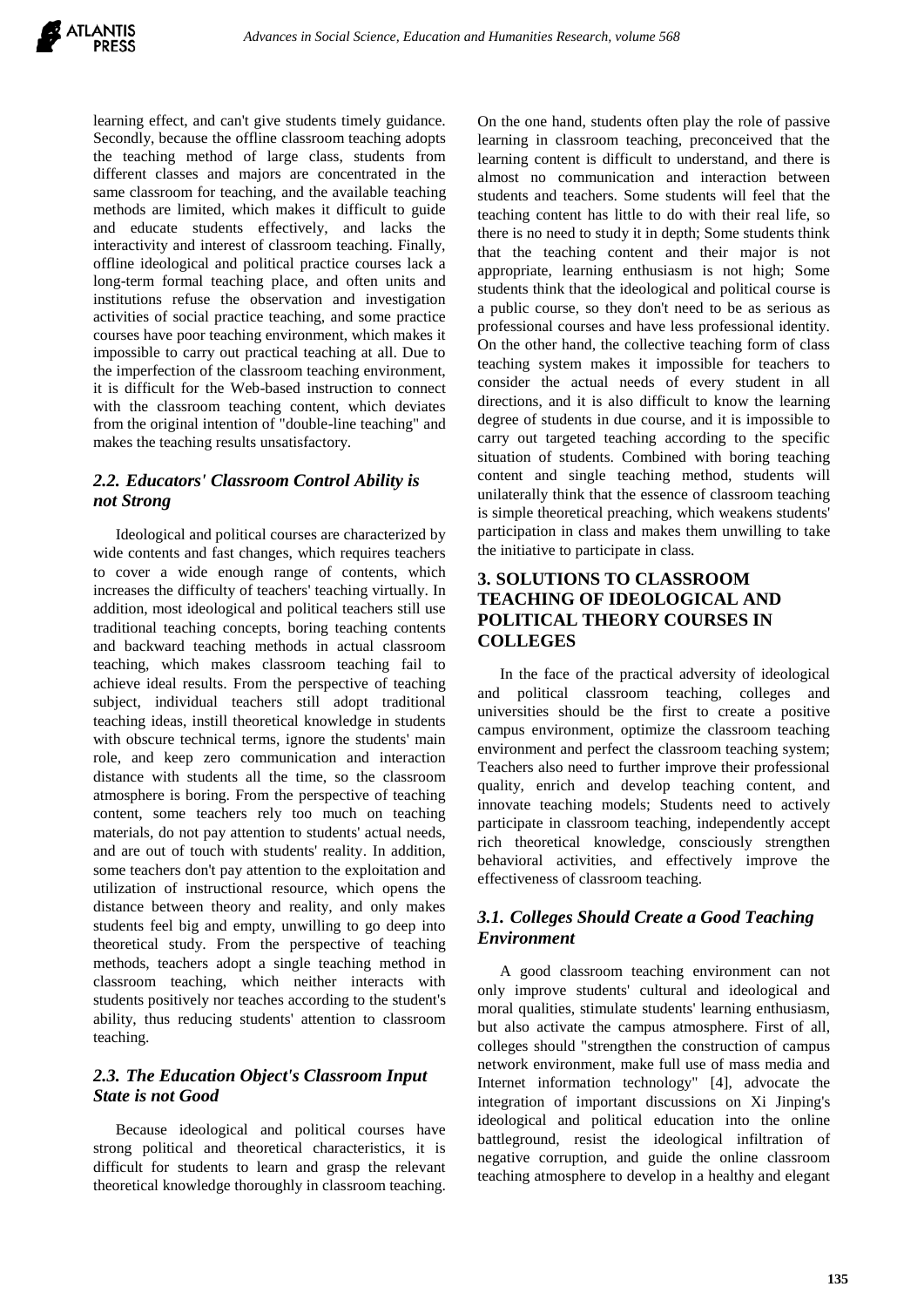direction. Secondly, Colleges should strengthen the construction of humanistic environment on campus, create reading corners in the classroom, create collective learning situations in the classroom, increase the teaching activities of teaching through entertainment, create a teaching atmosphere of strong style of study, so that students can learn knowledge imperceptibly, thus giving full play to the educational function of classroom teaching. Finally, Colleges and universities should strengthen the construction of the natural environment, good education courses practice teaching base construction, perfect the various activities, to harmonize the work of various departments in the school, improve the practice teaching risk prevention mechanism, safely lead the students to visit, investigate, visit, social services, and other practical teaching activities, the growth of the students' knowledge, help the students comprehend the truth in practice.

# *3.2. Teachers Should Enhance Their Own Comprehensive Quality*

"The key to running ideological and political courses well lies in teachers, and the key lies in exerting teachers' enthusiasm, initiative and creativity" [5]. Only when teachers update their teaching ideas in time, consciously study theories, enhance the reserve of professional knowledge, and actively innovate and develop teaching methods, can they effectively educate students. First of all, Teachers timely update the teaching philosophy, abandon the outdated teaching philosophy, "student-oriented", respect students' independent personality and subjective status, have a deep understanding of students' development. The teaching activities should be designed according to the students' thoughts, and the students should be guided to think independently step by step so that they can feel the satisfaction of learning. Secondly, teachers should read more Marxist original works, constantly improve their ideological and theoretical level, explain the theoretical knowledge thoroughly, combine the actual cases in social life, interpret the important and difficult contents of teaching completely and accurately, and attract students with the theoretical foundation behind them. Finally, teachers should actively explore teaching methods. For example, before classroom teaching, accumulate rich teaching cases and design classroom teaching activities; In classroom teaching, multimedia equipment is used to enliven the classroom atmosphere, explain theories in a language close to students' life, set up questions and exchange links, strengthen interaction with students, and arouse students' learning enthusiasm.

# *3.3. Students Should Actively Integrate in the Classroom*

Classroom teaching is a two-way activity in which teachers teach students knowledge and students start learning consciously and purposefully. Students need to constantly improve their subjective initiative, play the main role, master new theories and new viewpoints, and apply them to practice. First of all, students should actively interact with teachers on an equal footing. Both students and teachers have independent and equal personalities, and there is no relationship between coercion and repression. Students should actively communicate with teachers in classroom teaching to express their views and opinions, which will influence teachers' thoughts in the interaction and promote both teaching and learning. Secondly, students should fully recognize the value of the teaching purpose and the teaching content. From the short-term goal, ideological and political teaching needs to meet the requirements of society and individual development needs; From the long-term goal, ideological and political teaching should safeguard the long-term interests of social development, which may conflict with students' needs to a certain extent. If students can't agree with the purpose and content of education, they will adopt a passive attitude and even have a rebellious attitude. This requires students to accept and understand ideological and political education, and practice moral norms. Third, students should take the initiative to carry out self-education. On the basis of classroom teaching of ideological and political courses, they should strengthen their theoretical accomplishment, improve their own quality and internalize classroom teaching theory into their hearts. At the same time, students should actively participate in practical activities, restrain their behavior with strict standards, be diligent in reflection, move from heteronomy to self-discipline, and actively understand and transform the objective world.

# **4. CONCLUSIONS**

To sum up, "to strengthen and improve the classroom teaching of ideological and political courses is the key to promote ideological and political education in an all-round way" [6]. It is necessary to effectively understand the importance of ideological and political class teaching, objectively point out the problems in the teaching process, analyze the most important contradictions from these problems, and put forward the correct path to solve the problems step by step. Only by constantly improving the effectiveness of ideological and political class teaching in colleges, can we meet the requirements of the overall development of college students, improve the comprehensive quality of teachers, and implement the fundamental task of cultivating students by virtue.